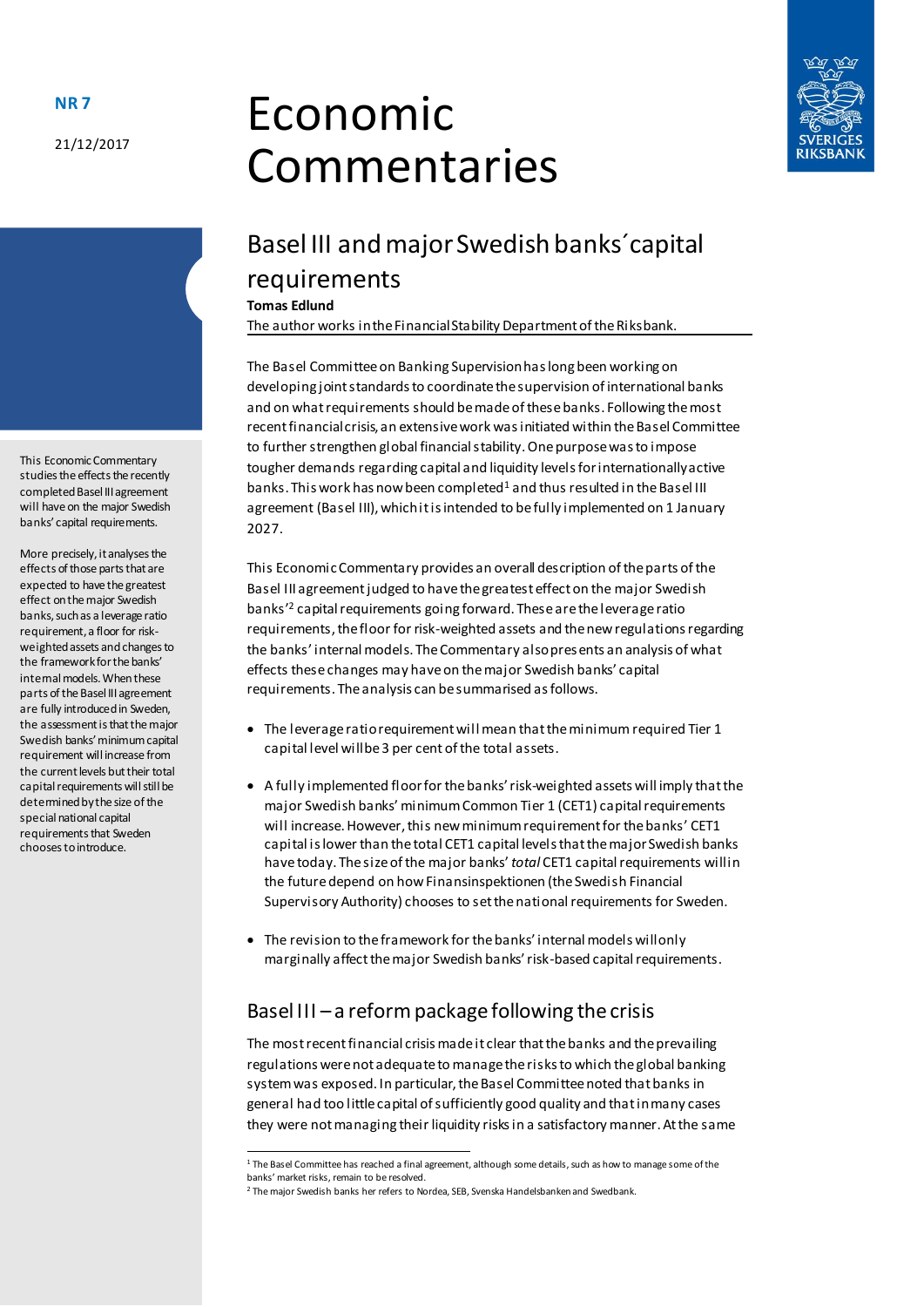time, it was obvious that some banks had too much leverage before the crisis broke out and thus were very vulnerable to changed conditions on the market. One reason for this was that the banks had been given considerable freedom to calculate their risk-weighted assets themselves with the aid of internal models<sup>3</sup>. These risk-weighted assets are used to determine a bank's capital requirements; low risk-weighted assets give a lower capital requirement and vice versa. The banks thus have considerable incentive to reduce their riskweighted assets.

In 2010, the Basel Committee presented a package of new reforms, the Basel III agreement. Its main purpose was to strengthen the requirements regarding the banks' capital and to improve the banks' liquidity management, and it is the final parts of the Basel III agreement that have been completed now in December 2017.

When Basel III is fully implemented, the banks will need to meet three different sorts of capital requirements. These are the risk-based capital requirement calculated with the aid of internal models, the capital requirement according to the new floor for risk-weighted assets and the leverage ratio requirement. These three capital requirements will bethree *parallel* requirements. This means in this context that the banks must have more capital than the largest of the three indicates. Chart 1 below illustrates this.



**Chart 1. Illustration of a fictitious bank's minimum permitted capital level.**

Within the scope of Basel III, however there are several different types of capital and corresponding requirements for them. For instance, there are requirements regarding the size of a bank's CET1 capital<sup>4</sup>, Tier 1 capital<sup>5</sup> and total capital<sup>6</sup>. In the Basel III agreement, most of the capital requirements concern the banks' CET 1 capital, which is the capital that can primarily be used to cover negative results. However, the leverage ratio requirement is expressed in terms of Tier 1 capital.

#### Why are the capital requirements revised in Basel III?

The size of the risk-based capital requirements has varied over time. As of 2010, internationally active banks need to have a CET1 capital level that exceeds 4.5 per cent of the

 $\overline{a}$ 

<sup>&</sup>lt;sup>3</sup> So-called IRB-models (Internal Risk Based models) that were part of what is usually referred to as the Basel II agreement.

<sup>4</sup> CET1 capital consists, put simply, of the bank's equity capital and accumulated profits adjusted for certain deductions and additions.

<sup>&</sup>lt;sup>5</sup> Tier 1 capital consists, put simply, of the CET1 capital and certain debt instruments with permanent maturity.

<sup>6</sup> Total capital consists, somewhat simplified, of Tier 1 capital and certain debt instruments with a maturity of more than five years.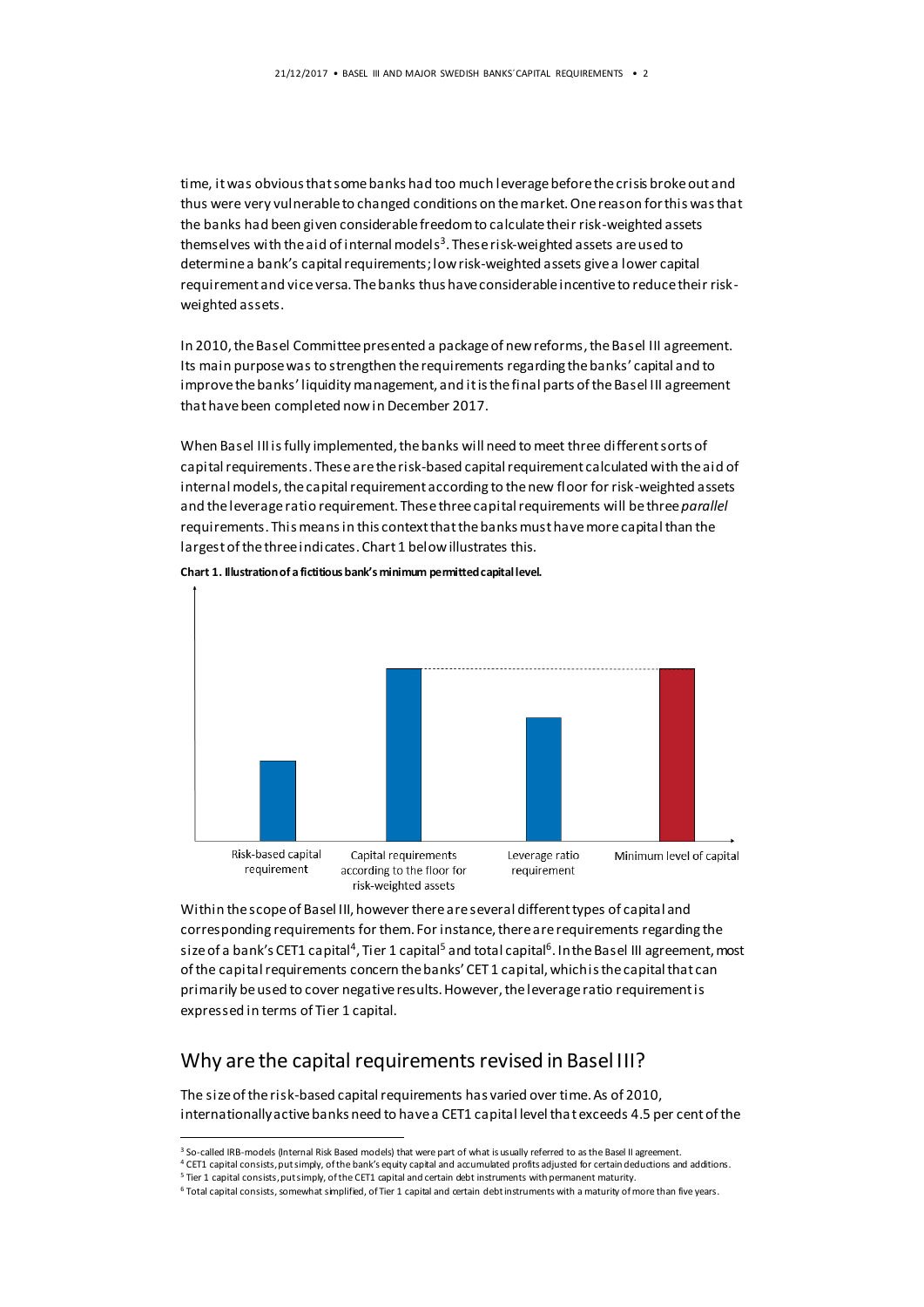risk-weighted assets. In addition, there are requirements for a capital conservation buffer of a further 2.5 per cent that the banks need to meet to be able to freely determine the size of the dividends they pay to shareholders and the bonuses paid to employees. The minimum level for the banks' CET1 capital is thus in practice at least 7 per cent of the risk-weighted assets. In addition, national supervisory authorities have the right to introduce further capital requirements for the banks, including a requirement regarding so-called countercyclical capital buffers, systemic risk buffers and pillar 2 requirements. With regard to the major Swedish banks, the latter requirements entail more than half of their total capital requirement. They are determined by Finansinspektionen and can change when it is assessed as appropriate without Sweden making any departure from the Basel III agreement.

In 2013, the Basel Committee published several reports where they analysed the risk-based capital requirements the banks had calculated using internal models. One conclusion was that there are major differences in the banks' capital requirements that cannot be explained by differences in the underlying risk of their assets. The same credit portfolio can thus result in different capital requirements, depending both on which bank estimated the risk and on which country the bank is domiciled in. One likely reason for this is that banks and supervisory authorities have interpreted and applied the international regulations in different ways. This distorts competition and reduces confidence in the regulations.

Many banks' risk-weighted assets, and thereby capital requirements, have also declined in recent years. This applies to the major Swedish banks' whose risk-weighted assets have declined, despite their total assets having increased (see Chart 2). This can be partly due to the banks having changed the composition of their assets and lending money to less risky customers than before. But one contributory factor is that internal models have been introduced for an increasingly large share of the banks' portfolios. This has led to a discussion of whether the capital requirements calculated using internal models adequately reflect the actual risks in the banks.



**Chart 2. The major Swedish banks' risk-weighted assets and total assets from 2011 and onwards (SEK billion).**

Sources: Bank reports and the Riksbank.

Another criticism that has been aimed at the banks' internal models is that they are complex and often difficult to understand properly. It is therefore difficult for most people to understand the exact assumptions behind the capital requirements. This can reduce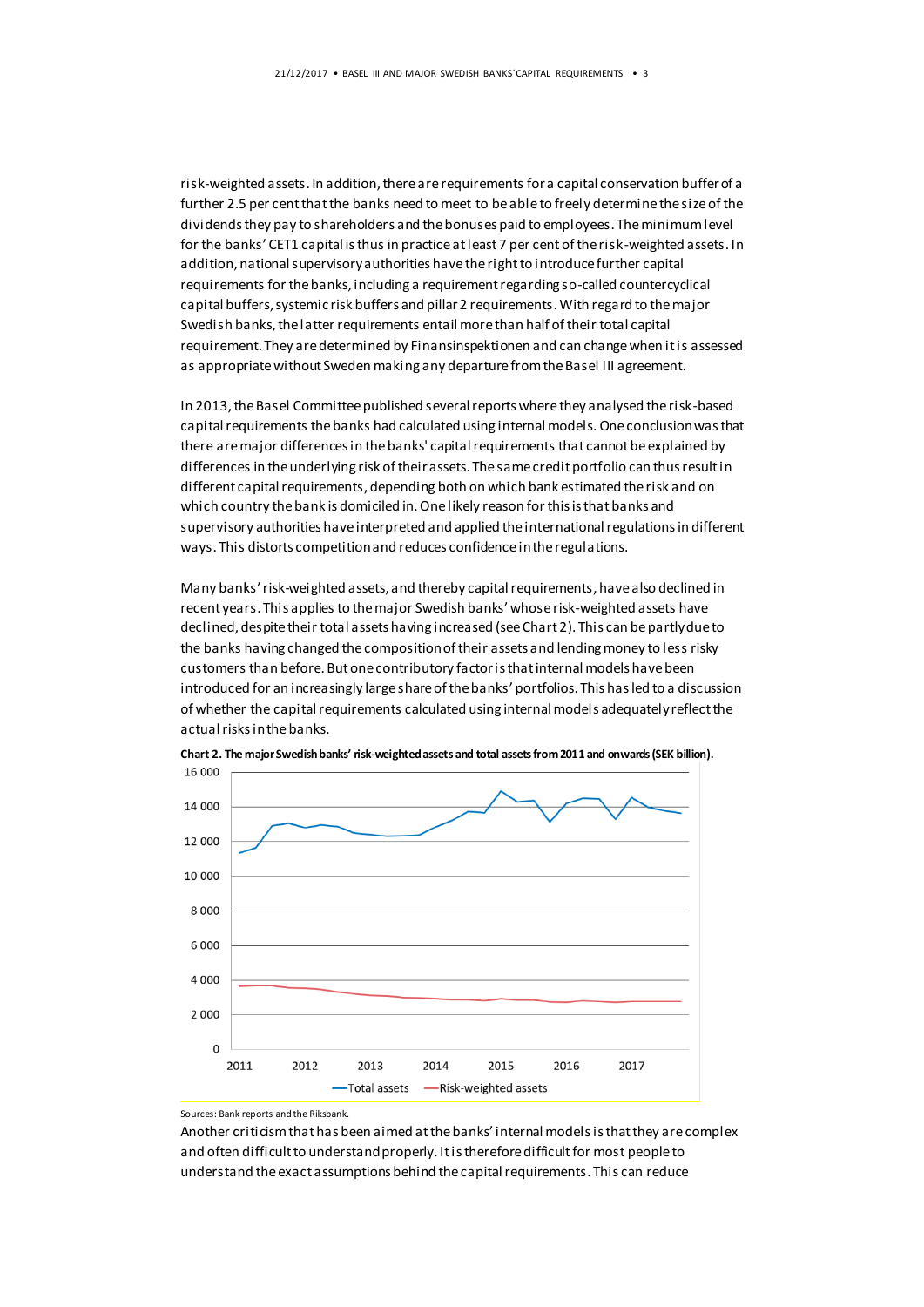confidence in the banks' capital levels and thereby also in financial stability as a whole, which is one reason why the banks' capital requirements are now being revised.

#### How will the banks' internal models be limited?

An overall idea in the earlier Basel standards (the Basel II agreement) was that most credit risks in a banks' assets could be calculated with the aid of internal models. The banks using internal models must therefore use them for most of their credit exposures. The idea behind this was that the banks themselves would not be able to choose which credit portfolios the internal models would be applied to and thus introduce them only where the capital requirements were expected to be lower than otherwise.

Now the Basel Committee has decided to introduce limits regarding the use of internal models. A large part of the revision aims to reduce the use of overly complex internal models for exposures, where there is insufficient relevant information on earlier losses. The credit portfolios primarily affected by these changes are the banks' exposures to other banks and large companies.

#### What does a floor for risk-weighted assets entail?

A bank that does not use internal models to calculate its risk-weighted assets instead uses socalled standardized approaches<sup>7</sup>. The standardized approaches are determined by the Basel Committee and are a simpler and more transparent method of calculating the risk-weighted assets than using the internal models mentioned above. To ensure that these standardized approaches are still applicable for use, the Basel Committee has recently agreed on some revisions to them. For example, the standardized approach for credit risk has now become more risk sensitive than before. For many types of exposure, such as when a bank lends money against collateral in a property, the existing standardized approach method often gives the same risk-weighted assets and thereby capital requirements, regardless of the borrower's loan-to-value ratio. In the revised standard method, the size of the risk-weighted assets instead depends on the loan-to-value ratio.

When internal models were introduced into the regulations, the banks needed to meet the so-called Basel I floor, which somewhat simplified meant that the banks' risk-weighted assets were not allowed to fall below 80 per cent of what they had been according to the earlier regulations. On the basis of the revised standard method for credit risk, the Basel Committee has replaced the Basel I floor with a new floor for risk-weighted assets. This floor will be phased in between 1 January 2022 and 31 December 2026. From 1 January 2027, the bank's internally calculated risk-weighted assets will not be allowed to fall below 72.5 per cent of what they would be e using the standardized approaches contained in Basel III. Thus, the floor regulations will be a safety barrier against too low capital requirements calculated using internal models.

#### A leverage ratio requirement keeps capital levels up

 $\overline{a}$ 

As mentioned above, during the years prior to the most recent financial crisis, many banks were able to increase their leverage too much by substantially expanding their balance

<sup>7</sup> Within the Basel III agreement there are standardized approaches for several risk categories, such as credit risks, operational risks and market risks.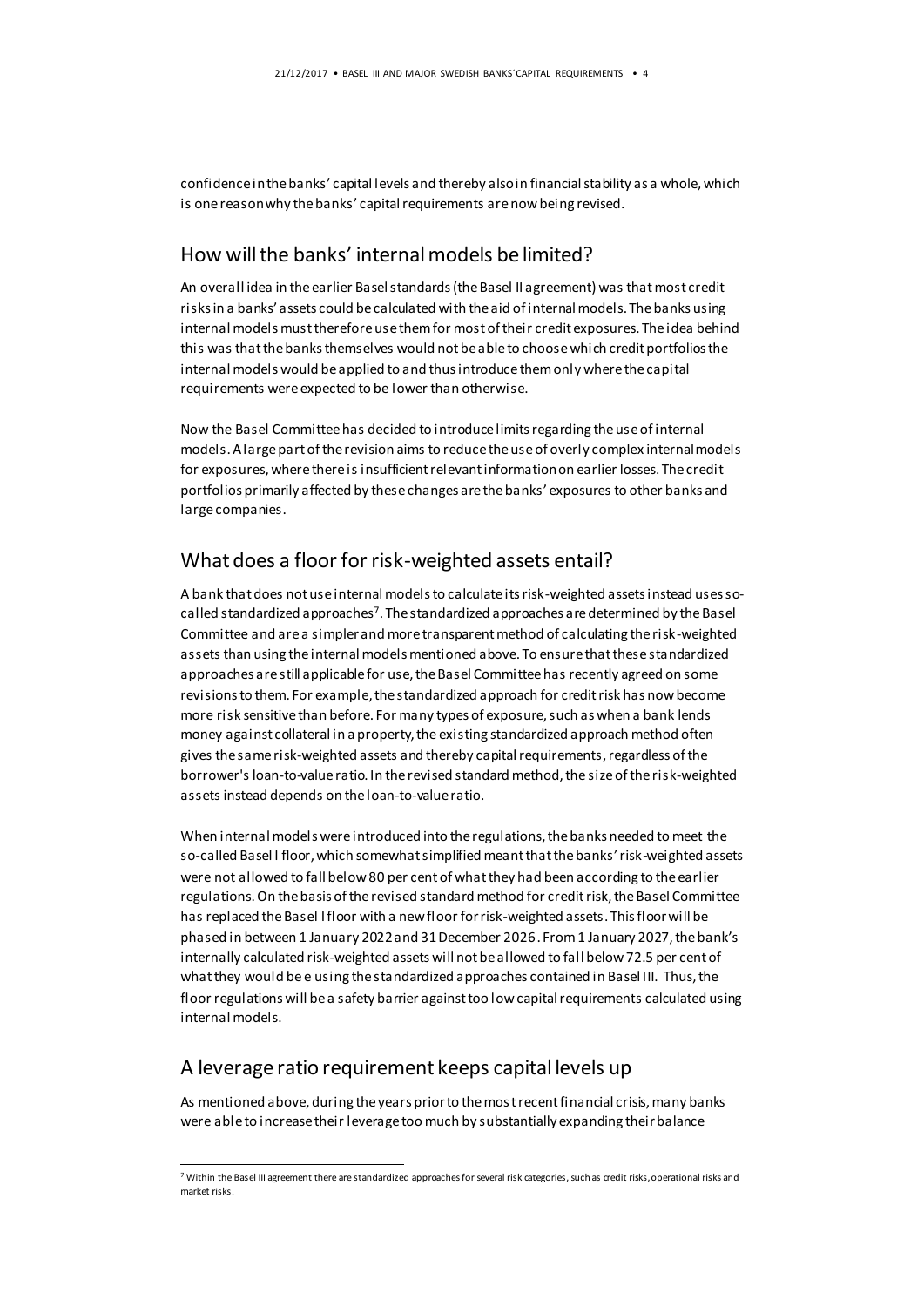sheets, without increasing their equity at the same rate. One important reason for this was that the capital requirements had become very low for several different types of assets.

The idea behind the coming leverage ratio requirement is that it shall be a relatively simple and transparent supplementary capital requirement that prevents other capital requirements and the banks' capital levels from falling too low. The Basel Committee has agreed to introduce a national minimum requirement for the banks' leverage ratios of 3 per cent, with higher requirements for banks that have global system importance, what are known as G-SIBs. With regard to Sweden, the Basel III agreementmeans that Nordea, which is assessed to be a GSIB will need to have a Tier 1 capital of at least 3.5 per cent of its total assets, while the other major banks will face leverage ratio requirements of 3 per cent. Below is a chart of the major Swedish banks´ leverage ratio over time.



**Chart 3. The major Swedish banks' leverage ratio over time .**

Source: The Riksbank.

Given the risks and vulnerabilities in the Swedish banking system, the Riksbank is of the opinion that the leverage ratio requirement, like the risk-weighted capital requirements, should be higher than the agreed international minimum levels. The Riksbank has therefore recommended<sup>8</sup> that the major Swedish banks should have to meet a leverage ratio requirement of 5 per cent<sup>9</sup> with effect from 1 January 2018.

#### The new floor for risk weighted assets and the leverage ratio requirement will affect the major banks the most

How will the major Swedish banks' capital requirements be affected when the new floor, restrictions in the use of internal models and a leverage ratio requirement are introduced? As mentioned above, there are several different types of capital and capital requirements. In addition, a bank's capital requirements can be formulated in several different ways. Usually, the capital requirements areexpressed as a percentage of risk-weighted assets or in SEK. Another way of describing the capital requirements is as a ratio between the capital

 $\overline{a}$ 

<sup>9</sup> The Riksbank's internal calculations moreover provide support for a socio-economically well-balanced level for the leverage ratio of major Swedish banks to be somewhere in the interval of 5 to 12 per cent of their total assets.

<sup>8</sup> See Financial Stability Report 2017:2 (2017)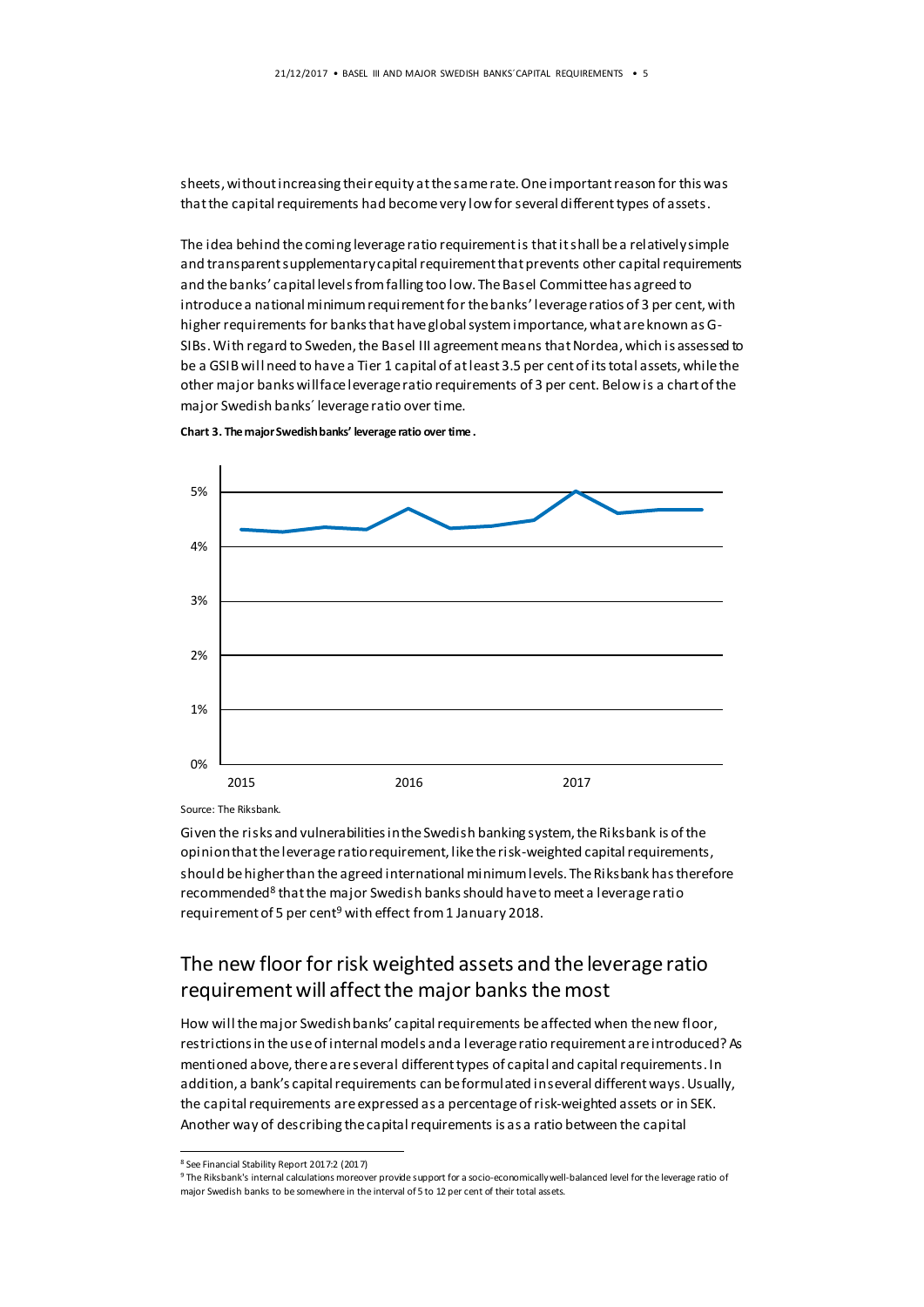requirements (measured in SEK) and the value of the bank's total assets. In the analysis below, we study both how the coming changes will affect the capital requirements in relation to the banks' total assets, and how they will affect the capital requirements in SEK.

At present, the major Swedish banks' total CET1 capital corresponds to around 4.2 per cent of their total assets. At the same time, the total CET1 capital requirements<sup>10</sup> are around 3.8 per cent of the major banks' total assets. Of these 3.8 per cent, the internationally agreed minimum CET1 capital requirements constitute 1.5 percentage points<sup>11</sup>. The remaining 2.3 percentage points are CET1 capital requirements that are country-specific Swedish requirements, that is, Finansinspektionen has decided on these in addition to the internationally agreed minimum requirements. This is illustrated in the blue column in chart 4 below.

The analysis shows that it is the new floor for risk weighted assets and the leverage ratio requirement that will affect the major Swedish banks' minimum capital requirements the most going forward. The dark red column in the image below shows the major banks' total minimum CET1 capital requirements calculated using internal models. The light red area of 0.1 percentage points shows how much the requirements are expected to increase as a result of the Basel Committee's revision to the framework surrounding the banks' internal models.

The turquoise column in the chart below shows what the minimum CET1 capital requirements will be with a floor for risk-weighted assets of 72.5 per cent. In relation to the major banks' total assets, this would entail a minimum CET1 capital requirement of around 2.3 per cent of total assets. This requirement is thus lower than the current total CET1 capital requirement of 3.8 per cent of the total assets, but higher than the current minimum CET1 capital requirement of 1.5 per cent.

The column that is orange shows a coming leverage ratio requirement of 3 per cent of the total assets.

The dark green column shows the major banks' total CET1 capital levels and the light green column depicts the size of the share of their Tier 1 capital that is not CET1 capital.

 $\overline{a}$ 

<sup>&</sup>lt;sup>10</sup> CET1 capital requirements in pillar 1 and pillar 2. This corresponds to 19 per cent of the major banks' total risk-weighted assets.  $11$  In this context, minimum CET1 capital requirements refers to a CET1 capital requirement of 4.5 per cent of the risk-weighted assets plus a requirement for a capital conservation buffer of 2.5 per cent of the risk-weighted assets. This corresponds thus to 7 per cent of the risk-weighted assets, although it is expressed here as a percentage of the total assets.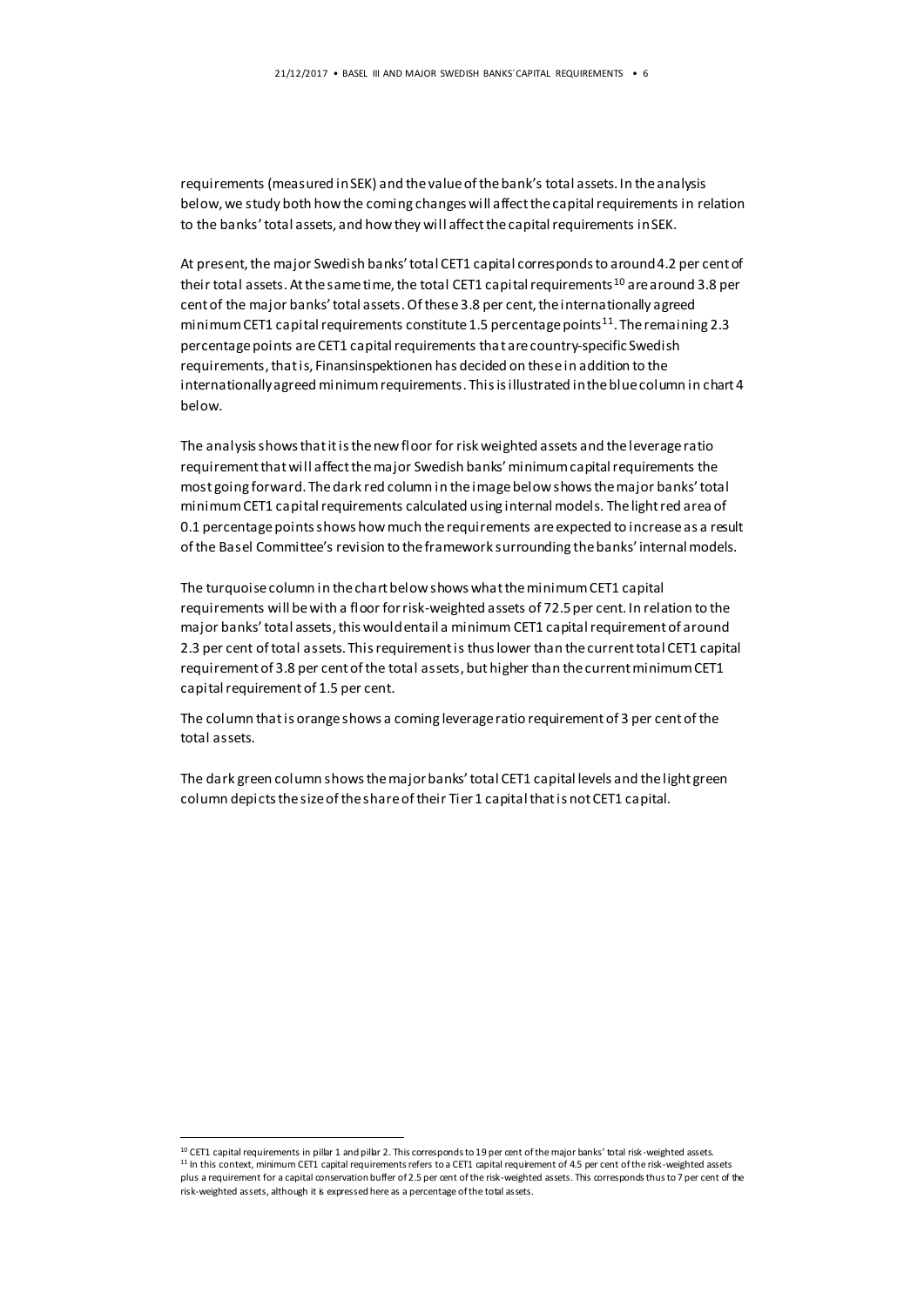

**Chart 4. Different capital requirements and capital levels for the major Swedish banks in total (percentage of total assets).**

Sources: Bank reports and the Riksbank.

The chart below is based on the same assumptions as in chart 4, but instead shows the different capital requirements and the major banks' capital levels expressed in SEK billions.



**Chart 5. Different capital requirements and capital levels for the major Swedish banks in total (SEK billion).**

Sources: Bank reports and the Riksbank.

#### **Conclusions**

As shown in chart 4 and chart 5 above, the assessment is that when the Basel III agreementis fully introduced in Sweden, the major Swedish banks' future minimum requirement for CET1 capital and Tier 1 capital (see the turquoise and orange columns respectively in the chart above) will increase. The size of these future capital requirements is less than the major banks' *actual* capital levels (see the green column in the charts above). Exactly which total capital requirements the major Swedish banks will face going forward will depend, as it does now, on which country specific requirements (illustrated in the light blue column above) Sweden chooses to add to the coming minimum requirements that follow fromthe Basel III agreement.